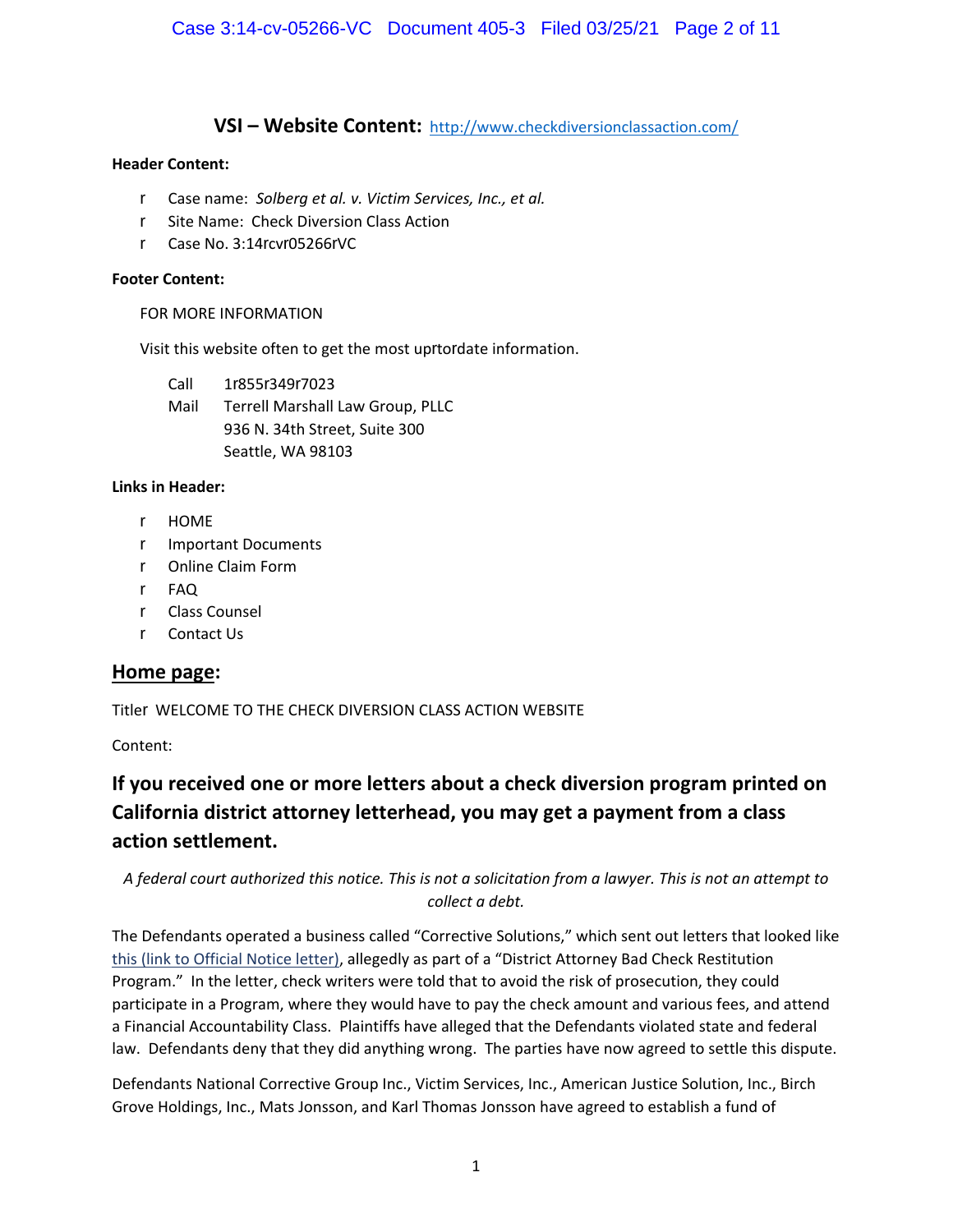\$1,100,000. Members of the classes can submit a claim (link to claim form) for money from the fund. The fund will also be used to pay courtrordered settlement administration expenses, statutory damages, service awards, and attorneys' fees and costs.

Courtrappointed lawyers for the classes will ask the Court for up to \$275,000 in attorneys' fees and \$135,000 in litigation costs.

The settlement resolves a lawsuit over whether Defendants National Corrective Group Inc., Victim Services, Inc., American Justice Solution, Inc., Birch Grove Holdings, Inc., Mats Jonsson, and Karl Thomas Jonsson violated the federal Fair Debt Collection Practices Act ("FDCPA") and the California Unfair Competition Law ("UCL") or constitutes negligent misrepresentation or fraudulent misrepresentation. Specifically, Plaintiffs allege that Defendants violated federal and California law by collecting and attempting to collect fees that were not permitted by law. The Court has not decided who is right on this claim.

Plaintiffs also allege that Defendants violated the FDCPA and the UCL by (1) using district attorney letterhead, and otherwise giving the impression that they were the office of various California district attorneys; (2) using letters that falsely threatened check writers with prosecution if the check writers did not pay fees for the "District Attorney Bad Check Restitution Program; and (3) sending collection letters that did not include disclosures and notices of consumer rights required by the Fair Debt Collection Practices Act. The Court decided in favor of the Defendants on these allegations.

Defendants deny any wrongdoing and deny all allegations made by Plaintiffs. The two sides disagree on whether Plaintiffs and the Classes would have won at trial.

### YOUR LEGAL RIGHTS AND OPTIONS

| <b>Option and Deadline</b> |  |
|----------------------------|--|
|----------------------------|--|

| <b>Submit a Claim Form</b> | The only way to get a payment. If you submit a claim you give up the ability |
|----------------------------|------------------------------------------------------------------------------|
| (DATE)                     | to sue Defendants based on the facts alleged in this action.                 |
| <b>Exclude Yourself</b>    | Get no payment. This is the only option that allows you to ever be part of   |
| (DATE)                     | another lawsuit against the Defendants about the legal claims in this case.  |
| Object<br>(DATE)           | Write to the Court why you don't like the settlement.                        |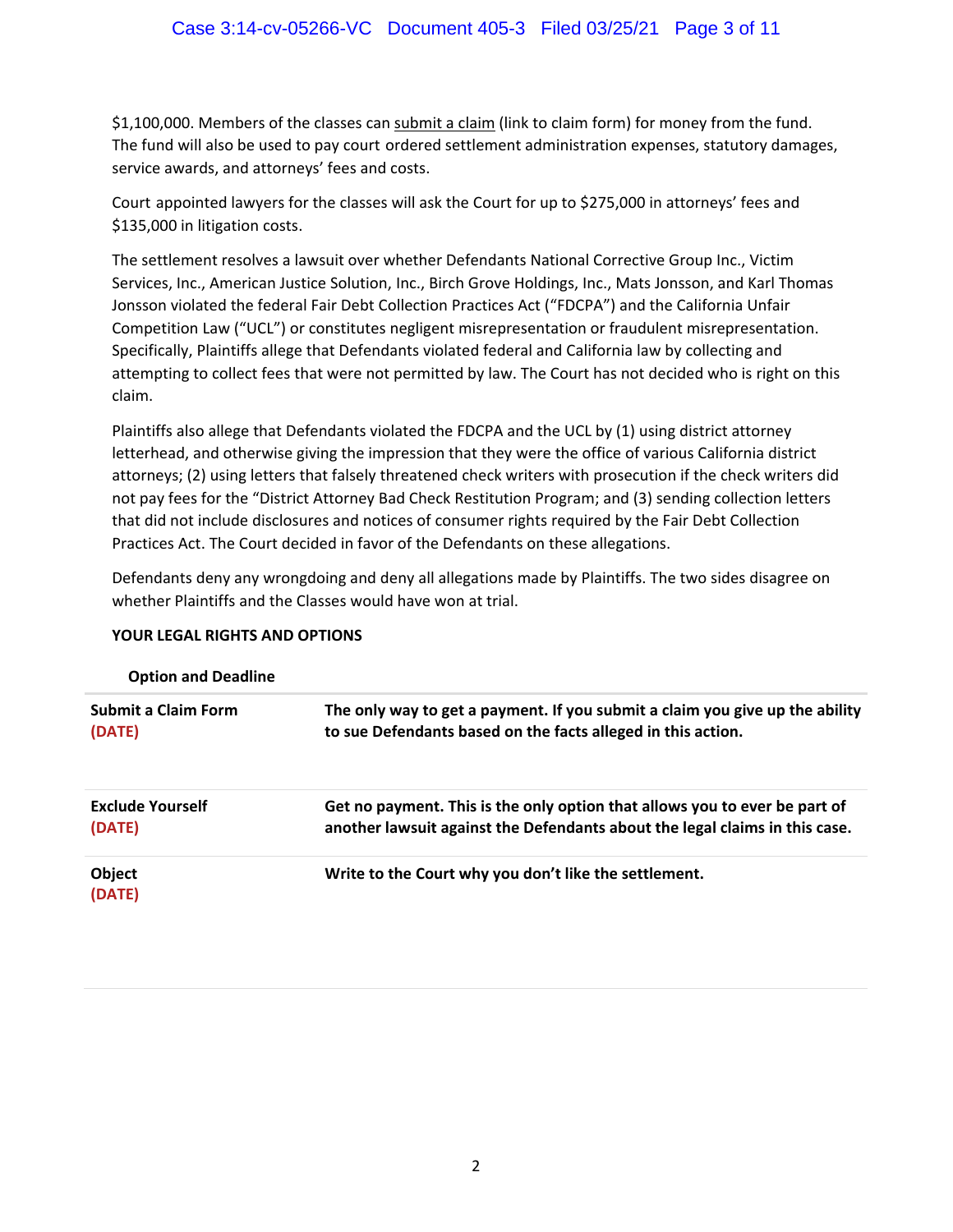### Case 3:14-cv-05266-VC Document 405-3 Filed 03/25/21 Page 4 of 11

| <b>Option and Deadline</b>         |                                                      |
|------------------------------------|------------------------------------------------------|
| Go to a Hearing via Zoom<br>(DATE) | Speak in Court about the fairness of the settlement. |

**Do Nothing <b>Get no money from the settlement.** Give up certain rights.

### **Key Dates page:**

- **r** Preliminary Approval Granted
- r Objection Deadline
- r Exclusion Deadline
- r ClaimFormDeadline
- **r** Final Approval Hearing

#### **Important Documents page:**

- **r** Second Amended Complaint
- r Proposed Class Notice
- r Postcard Notice
- r Website Notice
- r Order Approving Notice and Setting Deadlines

# File a Claim/Online Claim Form page: See Online Claim Form document.

# **FAQ:**

#### **Basic Information**

1. Why did I get the postcard notice?

Defendants' records show that either (1) one or more of the Defendants sent you an initial collection demand between September 1, 2011 and May 7, 2015, and you subsequently paid one or more of the Defendants money; or (2) one or more of the Defendants sent you a collection demand between December 1, 2013 and May 7, 2015, although you may not have paid any money.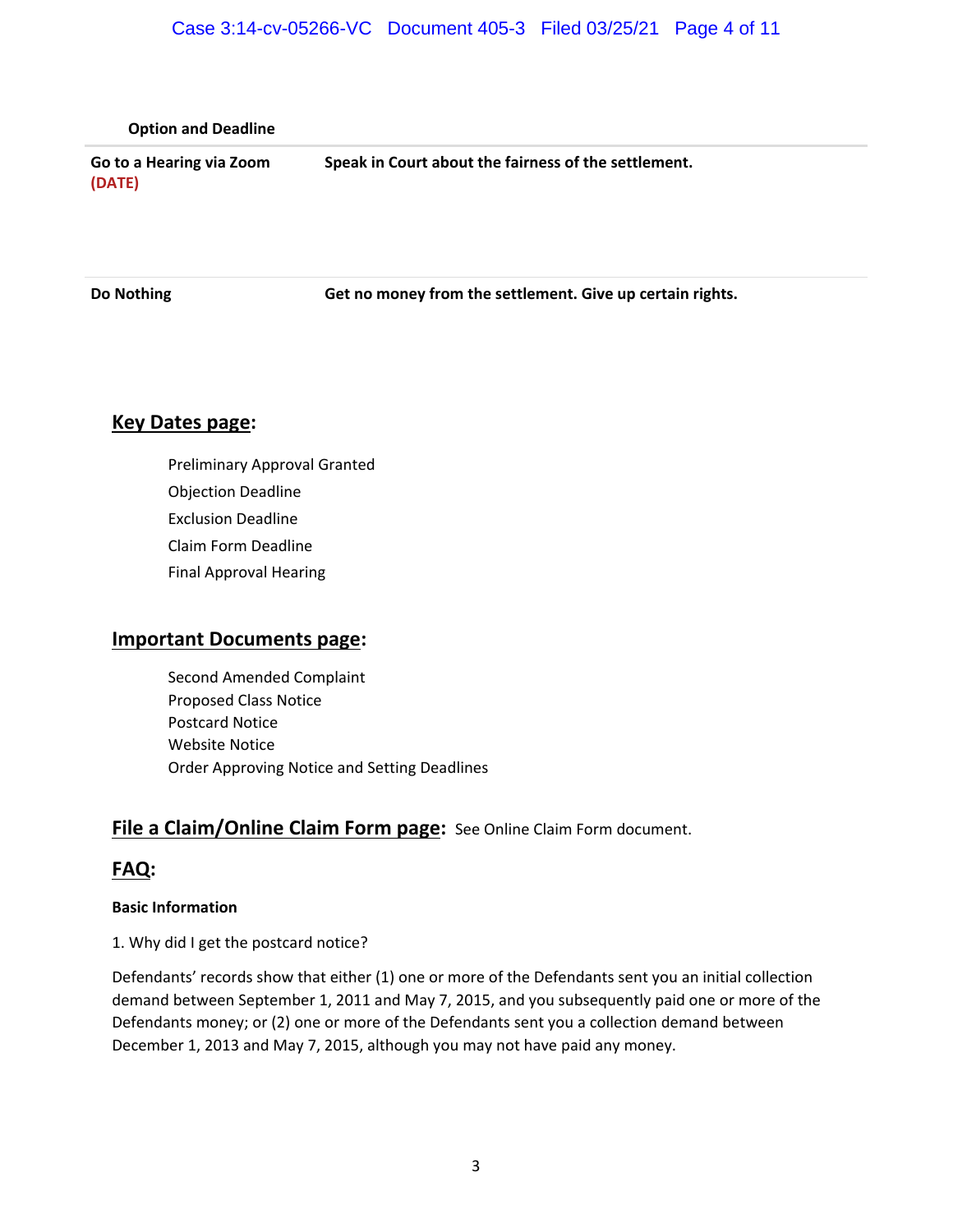The Court directed the settlement administrator to send you the notice because you have a right to know about a proposed settlement of a class action lawsuit, and about all of your options, before the Court decides whether to approve the settlement. If the Court approves it and after objections and appeals are resolved, an administrator appointed by the Court will make the payments that the settlement allows to class members who file claims. You will be informed of the progress of the settlement.

This website explains the lawsuit, the settlement, your legal rights, what benefits are available, who is eligible for them, and how to get them.

The Court in charge of the case is the United States District Court for the Northern District of California. The lawsuit is known as Solberg et al. v. Victim Services, Inc., et al., Case Number 3:14rcvr05266rVC. The Judge assigned to the case is Judge Vince Chhabria.

2. What is this lawsuit about?

This lawsuit is about whether Defendants' use of letters on the letterhead of a California district attorney, and charging allegedly unlawful fees in connection with a dishonored check, violates the federal Fair Debt Collection Practices Act ("FDCPA") and the California Unfair Competition Law ("UCL") or constitutes negligent misrepresentation or fraudulent misrepresentation.

Specifically, Plaintiffs allege that Defendants violated federal and California law by: (1) collecting and attempting to collect fees that were not permitted by law; (2) using district attorney letterhead, and otherwise giving the impression that they were the office of various California district attorneys; (3) using letters that explicitly and implicitly falsely threatened check writers with prosecution if the check writers did not pay fees for the "District Attorney Bad Check Restitution Program; and, (4) sending collection letters that did not include disclosures and notices of consumer rights required by the Fair Debt Collection Practices Act. Defendants deny all allegations made by Plaintiffs and have asserted various defenses to these claims.

3. Why is this a class action?

In a class action, one or more people called "Class Representatives" (in this lawsuit Karen Solberg, Nancy Morin, and Narisha Bonakdar) sue on behalf of other people who have similar claims. All these people are a "Class" or "Class Members." The individuals who sued—and all the Class Members like them—are called the Plaintiffs. The companies and individuals they sued (in this case Victim Services, Inc., National Corrective Group, Inc., American Justice Solutions, Inc., Birch Grove Holdings, Inc., Mats Jonsson, and Karl Thomas Jonsson) are called the Defendants. One lawsuit resolves the issues for everyone in the Class—except for those people who choose to exclude themselves from the Class.

### 4. Why is there a settlement?

The Court did not decide in favor of Plaintiffs or Defendants. The Plaintiffs think they could have won damages based on the money people paid to Defendants as check diversion program fees. The Defendants think the Plaintiffs would not have won anything from a trial. But there was no trial. Instead, both sides agreed to a settlement. That way, they avoid the risks and cost of a trial, and the people affected will get compensation. The Class Representative and the attorneys think the settlement is best for all Class Members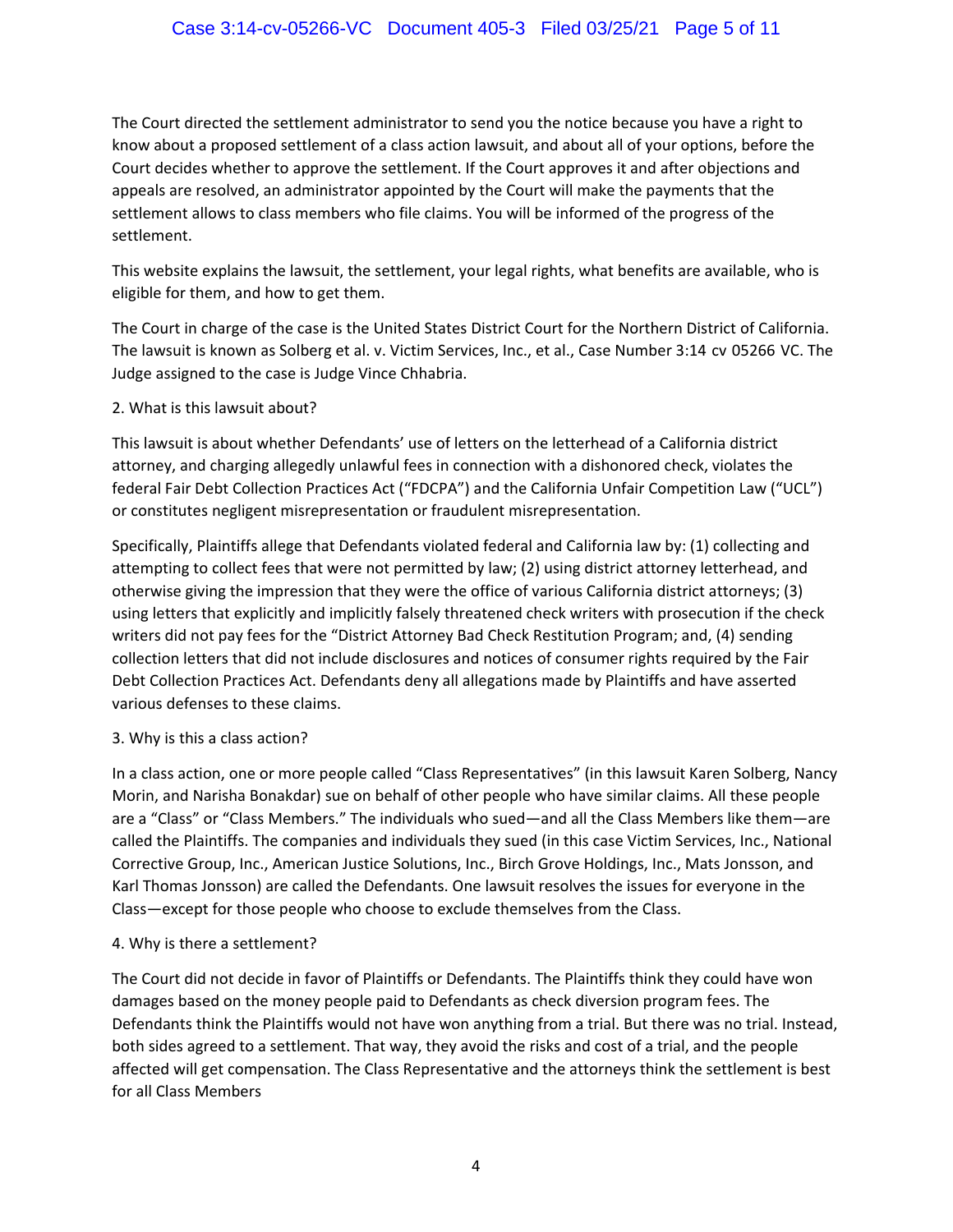The U.S. District Court for the Northern District of California decided that this lawsuit can be a class action because it meets the requirements of Federal Rule of Civil Procedure 23, which governs class actions in federal courts.

#### **Who Is in the Settlement**

5. How do I know if I am part of the settlement?

The Court certified the following classes:

UCL Class: All persons in California to whom the defendants sent an initial collection demand in connection with a returned check at any time from September 1, 2011, to May 7, 2015, and who subsequently paid any fees to the defendants in response to that letter.

FDCPA Class: All persons in California to whom the defendants sent a collection demand in connection with a returned check from whom the defendants attempted to collect or collected money for checks written for personal, family, or household purposes, from December 1, 2013, to May 7, 2015.

You are part of the UCL class if you got a letter on California district attorney letterhead from one or more of the Defendants regarding participation in a Bad Check Restitution Program between September 1, 2011 and May 7, 2015, and you paid any money to the Bad Check Restitution Program. You are part of the FDCPA class if, whether you paid money to Defendants or not, you were sent a letter on California district attorney letterhead from one of the Defendants regarding participation in a Bad Check Diversion Program from December 1, 2012 to May 7, 2015, and the dishonored check you allegedly wrote was for personal, family, or household purposes.

6. I'm still not sure if I am included.

If you are unsure whether you are included, you can get free help by calling Class Counsel at 1r855r349r 7023.

#### **The Settlement Benefits—What you Get**

7. What does the settlement provide?

Defendants have agreed to create a \$1,100,000 fund to be divided among all Class members who submit a valid claim form. The fund will also be used to make payments to Class Counsel, the Class Representatives, and the Settlement Administrator, subject to approval by the Court.

#### 8. How much will my payment be?

Your share of the fund will depend on whether you paid any fees to the Defendants and, if so, the amount you paid in fees to the Defendants, the number of valid claim forms that Class Members submit, and when the Defendants sent you collection letters. Here's how it works:

There are about 21,000 Class Members who paid check diversion program fees to the Defendants. The amount you get from the Settlement is based on the amount you paid in fees to the Defendants and the total number of people who paid any fees that submit claims. People who paid more in fees will get a larger award. The amount you paid in fees to the Defendants (this does not include any amounts you paid toward the face value of dishonored check), are your total potential damages in the case. It is unlikely that you will get a payment for the all the fees you paid to Defendants. Instead, the settlement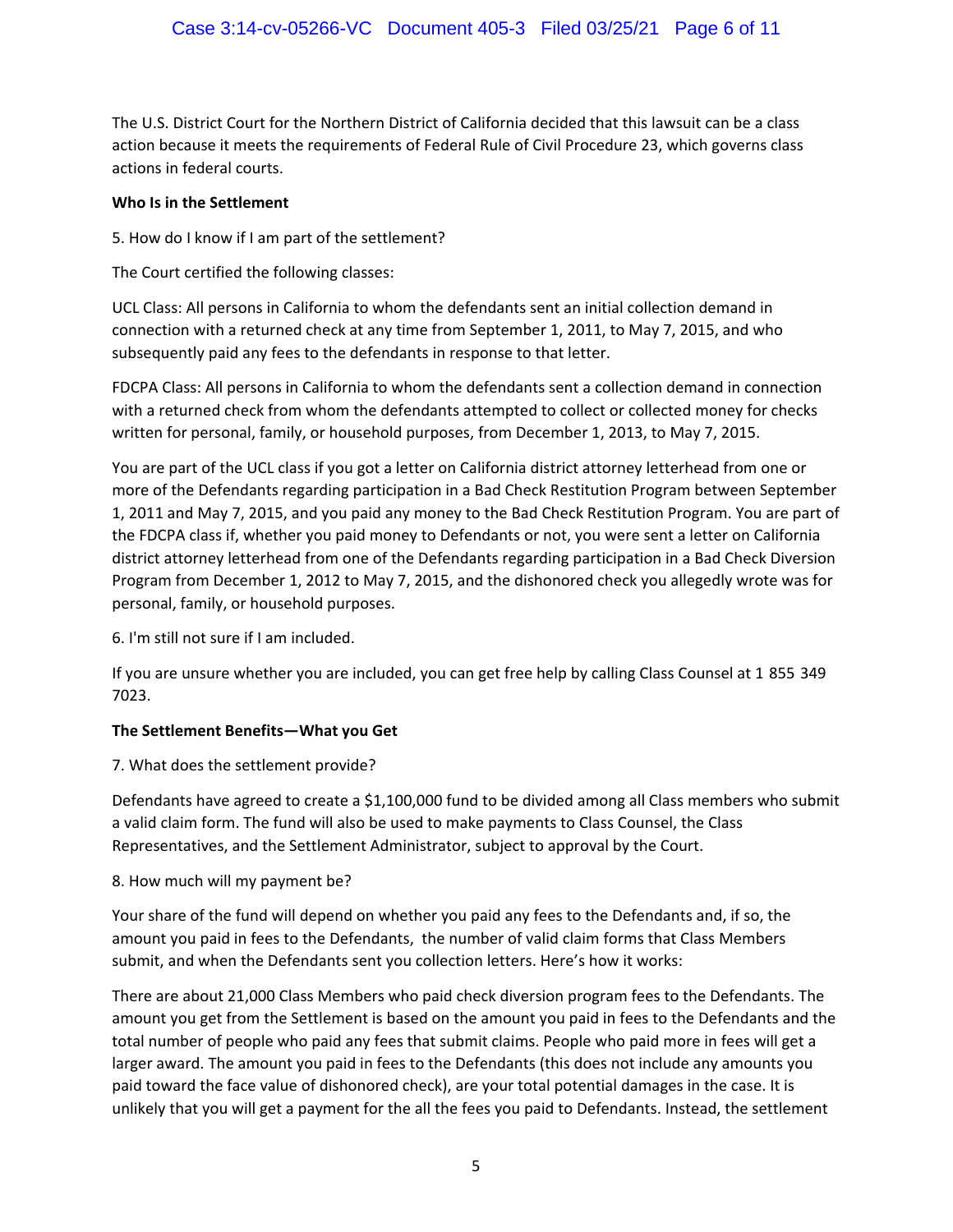administrator will add up the amount of fees paid by all Class Members who submit claims and then divide the amount you paid by the total amount paid to determine your percentage share of the fund.

There are about 29,000 Class Members who are within the FDCPA class based on the dates Defendants sent them collection letters. All FDCPA class members who file claims will receive an equal share of the \$20,000 of the fund has been allocated for payment of FDCPA statutory damages. The amount is in addition to any award based on check diversion program fees you paid to Defendants.

You must file a claim (link to claim form) by [DATE] to receive a payment.

You can look up the amount you paid in fees to the Defendants but entering your Claim ID Number here:

# How You Get a Payment—Submitting a Claim Form

9. How can I get a payment?

To qualify for payment, you must send submit a claim form (link to form). If you prefer to print the form and mail it to the administrator, click here (link to downloadable form). Complete the form and submit it online or mail it postmarked no later than [DATE].

10. When would I get my payment?

The Court will hold a hearing on  $[DATE]$ , to decide whether to approve the settlement. If the Court approves the settlement after that, there may be appeals. It's always uncertain whether these appeals can be resolved, and resolving them can take time, perhaps more than a year. If the date of the hearing changes or they are other updates about the status of final approval, this website will be updated with the most current information. Please be patient.

### 11. What am I giving up to get a payment or stay in the Classes?

Unless you exclude yourself, you are staying in the classes, and that means that you can't sue, continue to sue, or be part of any other lawsuit against National Corrective Group, Inc., Victim Services, Inc., American Justice Solution, Inc., Birch Grove Holdings, Inc., Mats Jonsson, or Karl Thomas Jonsson, about the legal issues in this case. It also means that all of the Court's orders will apply to you and legally bind you. If you submit a claim form or do exclude yourself, you are agreeing to the release of claims in the Settlement Agreement (link), which describes exactly the legal claims that you give up if you get settlement benefits.

### **Excluding Yourself From the Settlement**

If you don't want a payment from this settlement, but you want to keep the right to sue or continue to sue National Corrective Group, Inc, Victim Services, Inc., American Justice Solution, Inc., Birch Grove Holdings, Inc., Mats Jonsson, or Karl Thomas Jonsson, on your own, about the legal issues in this case, then you must take steps to get out. This is called excluding yourself—or is sometimes referred to as opting out of the settlement Class.

### 12. How do I get out of the settlement?

To exclude yourself from the settlement, you must send a written letter to the Settlement Administrator at the address provided below. Your optrout request must include your name and address and should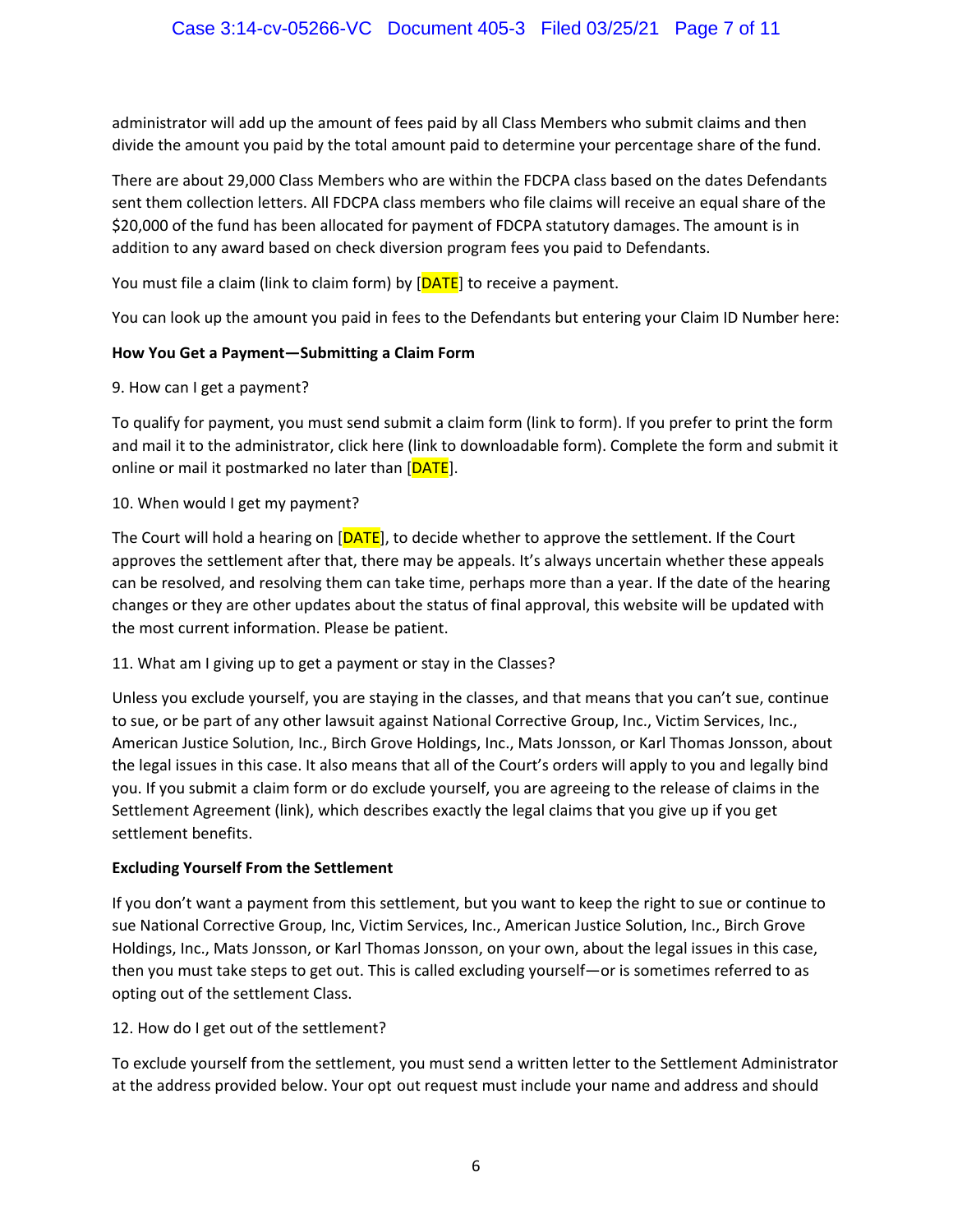# Case 3:14-cv-05266-VC Document 405-3 Filed 03/25/21 Page 8 of 11

state that you do not want to be a Class Member. Optrout requests must be postmarked on or before the Optrout deadline:

Optrout requests may be mailed to:

| <b>ADMINISTRATOR NAME</b> |
|---------------------------|
| <b>STREET ADDRESS</b>     |
| <b>CITY, STATE ZIP</b>    |

You cannot exclude yourself on the phone, by fax, or by email. If you ask to be excluded, you will not get any payment, and you cannot object to the settlement. You will not be legally bound by anything that happens in the lawsuit. You may be able to sue (or continue to sue) Defendants in the future.

13. If I don't exclude myself, can I sue the Defendants for the same things later?

No. Unless you exclude yourself, you give up any right to sue National Corrective Group, Inc., Victim Services, Inc., American Justice Solution, Inc., Birch Grove Holdings, Inc., Mats Jonsson, or Karl Thomas Jonsson for the claims that this settlement resolves. If you already have a lawsuit relating to Defendants check diversion program, you should speak to your lawyer in that case immediately. You must exclude yourself from this Class to continue your own lawsuit. The exclusion deadline is XXXXXXX, 2021.

14. If I exclude myself, can I get money from this settlement?

No. If you exclude yourself, do not send in a claim form to ask for any money. But, you may sue, continue to sue, or be part of a different lawsuit against National Corrective Group, Inc., Victim Services, Inc., American Justice Solution, Inc., Birch Grove Holdings, Inc., Mats Jonsson, or Karl Thomas Jonsson.

#### **The Lawyers Representing You**

15. Do I have a lawyer in this lawsuit?

The Court decided that the law firms Terrell Marshall Law Group PLLC, Law Office of Paul Arons in Washington state, Gupta Wessler PLLC in Washington D.C., and Michael Ram of Morgan & Morgan in California are qualified to represent you and all Class Members. These law firms are referred to as "Class" Counsel."

#### 16. How will the lawyers be paid?

Class counsel will ask the Court to approve payment of up to \$275,000 (25% of the fund) in attorneys' fees and up to \$135,000 in expenses and payment of up to \$3,000 each to Karen Solberg, Nancy Morin, and Narisha Bonakdar for their services as Class Representatives. The fees would pay Class Counsel for investigating the facts, litigating the case, and negotiating the settlement. The Court may award less than these amounts. The amounts the Court awards will be deducted from the settlement fund.

Class Counsel's motion for payment of attorneys' fees, expenses, and service awards will be posted on this website not later than [DATE].

#### **Objecting to the Settlement**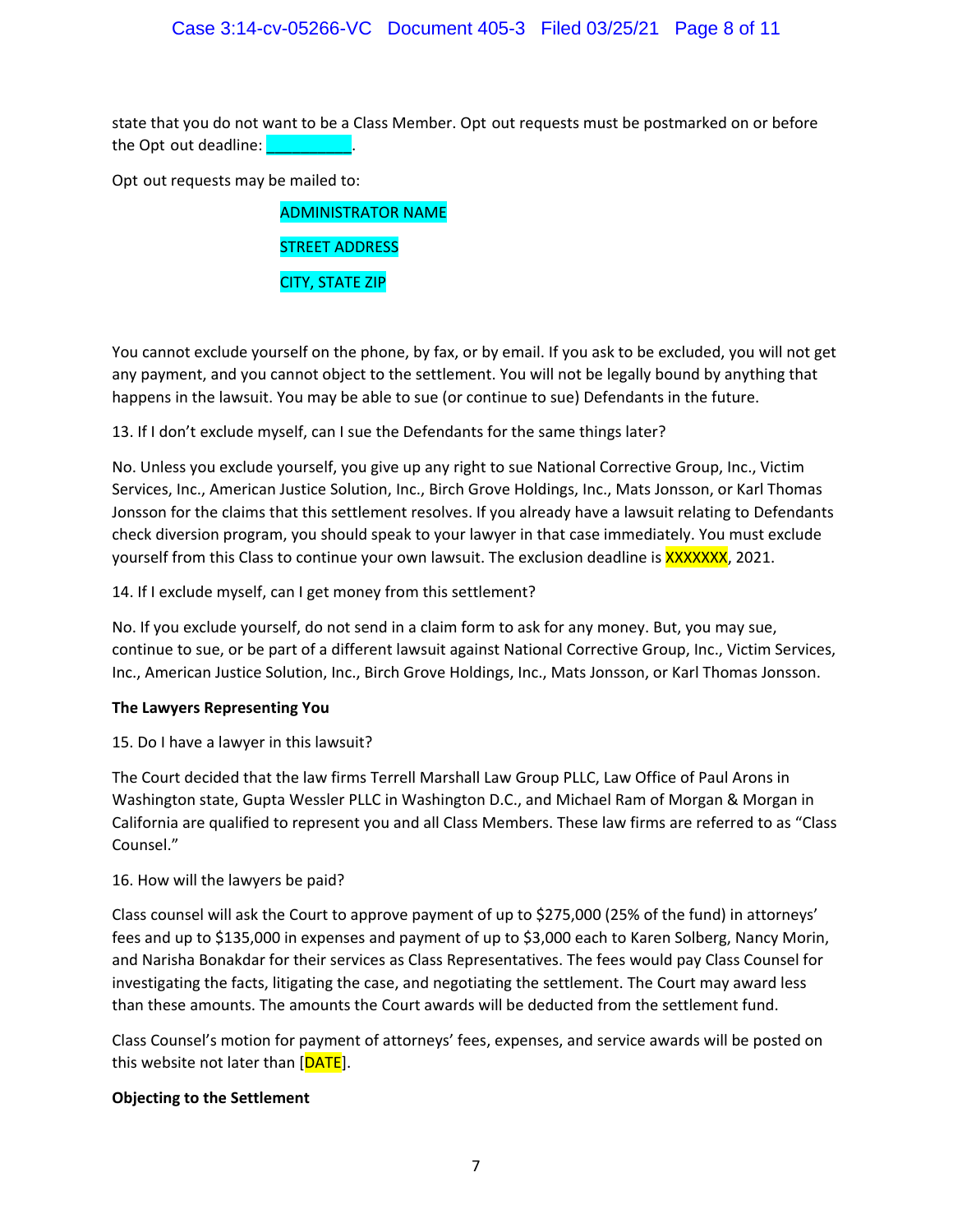You can tell the Court that you don't agree with the settlement or some part of it.

17. How do I tell the Court that I don't like the settlement?

You can ask the Court to deny approval by filing an objection. You can't ask the Court to order a different settlement; the Court can only approve or reject the settlement. If the Court denies approval, no settlement payments will be sent out and the lawsuit will continue. If that is what you want to happen, you must object.

Any objection to the proposed settlement should be in writing. If you file a timely written objection, you may, but are not required to, appear at the Final Approval Hearing, either in person or through your own attorney. The Court may allow you to appear at the Final Approval Hearing if you substantially comply with the written objection requirements or you explain why you did not submit your objection in writing. If you appear through your own attorney, you are responsible for hiring and paying that attorney. All written objections and supporting papers should (a) clearly identify the case name and number (*Solberg v. Victim Services, Inc.*, Case Number 3:14rcvr05266rVC), (b) be submitted to the Court either by mailing them to the Class Action Clerk, United States District Court for the Northern District of California, *[insert appropriate Court location here]*, or by filing them in person at any location of the United States District Court for the Northern District of California, and (c) be filed or postmarked on or before  $\blacksquare$ 

18. What is the difference between objecting and excluding myself from the settlement?

Objecting simply means telling the Court that you don't like something about the Settlement. You can object only if you stay in the Class. Excluding yourself from the settlement is telling the Court that you don't want to be part of the Class. If you exclude yourself, you have no basis to object because the case no longer affects you.

#### **The Court's Fairness Hearing**

The Court will hold a hearing to decide whether to approve the settlement. You may attend and you may ask to speak, but you don't have to.

19. When and where will the Court hold a hearing on the fairness of the settlement?

The Court will hold a Final Approval Hearing at 2 p.m. on August 5, 2021 via Zoom video conference. Directions for appearing via Zoom are available here: https://www.cand.uscourts.gov/judges/chhabriar vincervc/. The purpose of this hearing is for the Court to determine whether the settlement is fair, reasonable, adequate, and in the best interest of the Class. At the hearing, the Court will hear any objections and arguments concerning the fairness of the proposed settlement, including those related to the amount requested by Class Counsel for attorneys' fees and expenses and the service awards and damages payments to the Class Representatives. After the hearing, the Court will decide whether to approve the settlement. We do not know how long these decisions will take.

**Note:** The date and time of the fairness hearing are subject to change by Court order. Any changes will be posted on this website. If the hearing is to be held in person rather than via video conference, that information will be added to this website.

20. Do I have to come to the hearing?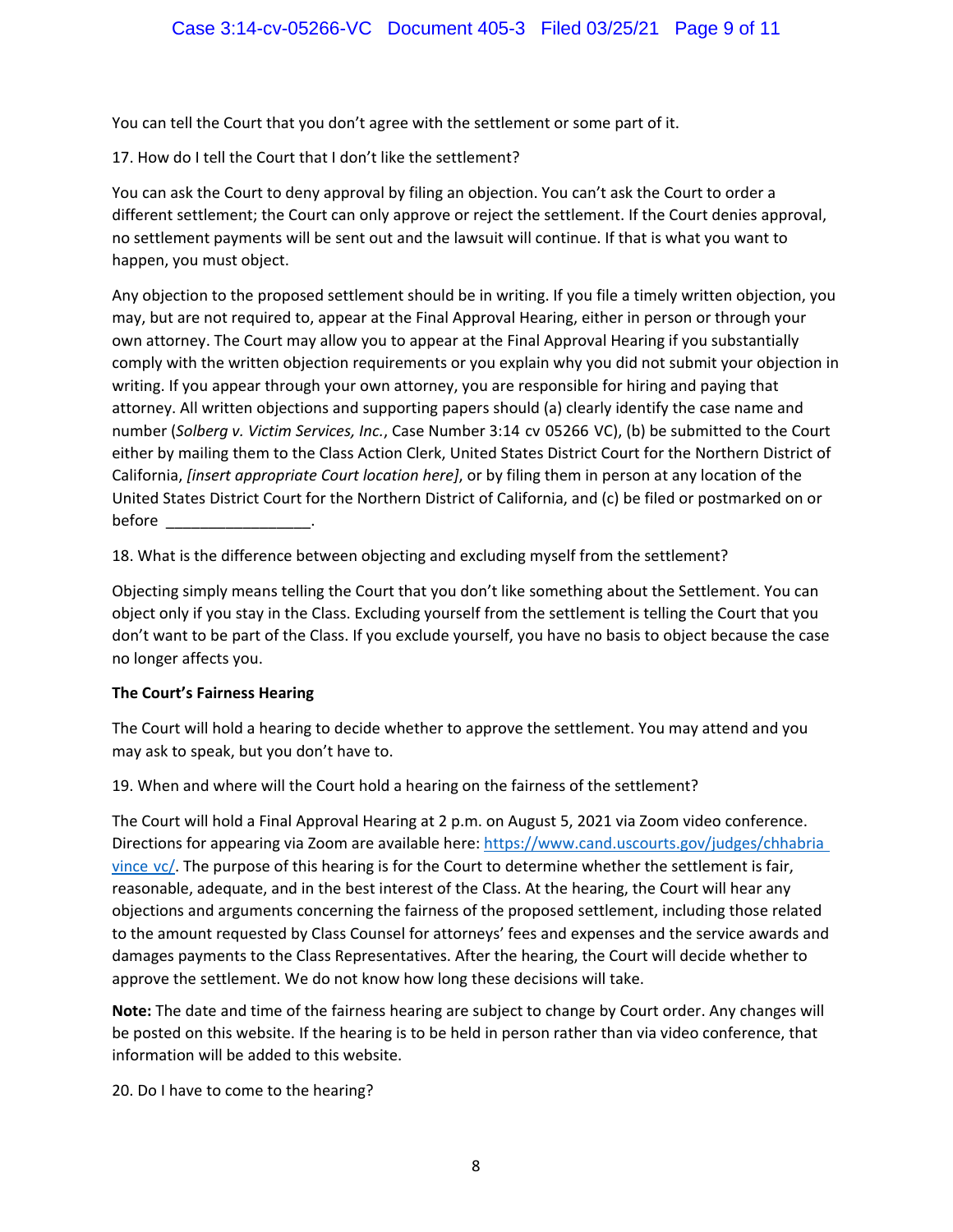No. Class Counsel will answer any questions the Court may have. You are welcome to come to the hearing at your own expense. If you send an objection you don't have to come to the Court to talk about it. As long as your written objection was filed or mailed on time, and meets the other criteria described in the Settlement Agreement, the Court will consider it. You may also pay a lawyer to attend, but you don't have to.

# 21. May I speak at the hearing?

You may ask the Court to speak at the hearing. To do so, you should send a letter saying that it is your "Notice of Intention to Appear" in Solberg v. Victim Services, Inc., Case Number 3:14rcvr05266rVC." Be sure to include your name, address, telephone number, that you are a Class Member, and your signature. If you are represented by your own attorney, he or she must file a notice of appearance with the court no later than ten (10) days before the Final Approval Hearing. Your Notice of Intention to Appear should be received at the address in Question 16, no later than ten (10) days before the hearing date, XXXXX, 2021. If you appear at the hearing, the Court may allow you to speak even if have not filed a notice of intention to appear.

# **If You Do Nothing**

# 22. What happens if I do nothing at all?

To participate in this settlement and get any payment, you must submit a claim form (link). If you do nothing, you'll get no money from this settlement. But, unless you exclude yourself, you won't be able to start a lawsuit, continue with a lawsuit, or be part of any other lawsuit against National Corrective Group, Inc., Victim Services, Inc., American Justice Solution, Inc., Birch Grove Holdings, Inc., Mats Jonsson, or Karl Thomas Jonsson about the legal issues in this case.

### **Getting More Information**

# 23. Are there more details about the settlement?

This website summarizes the proposed settlement. More details are in the Settlement Agreement. You may review the Settlement Agreement here. You can also get a copy of the Settlement Agreement by writing to the Settlement Administrator at the address below.

# **Class Counsel page:**

**IMPORTANT:** Before contacting Class Counsel, please review the FAQ (link) page for answers to many basic questions.

For more information, you may speak to one of the lawyers by calling 1r855r349r7023, or by writing to the lawyers at the following address:

Terrell Marshall Law Group, PLLC 936 N. 34th Street, Suite 300 Seattle, WA 98103

# **Contact Us page:**